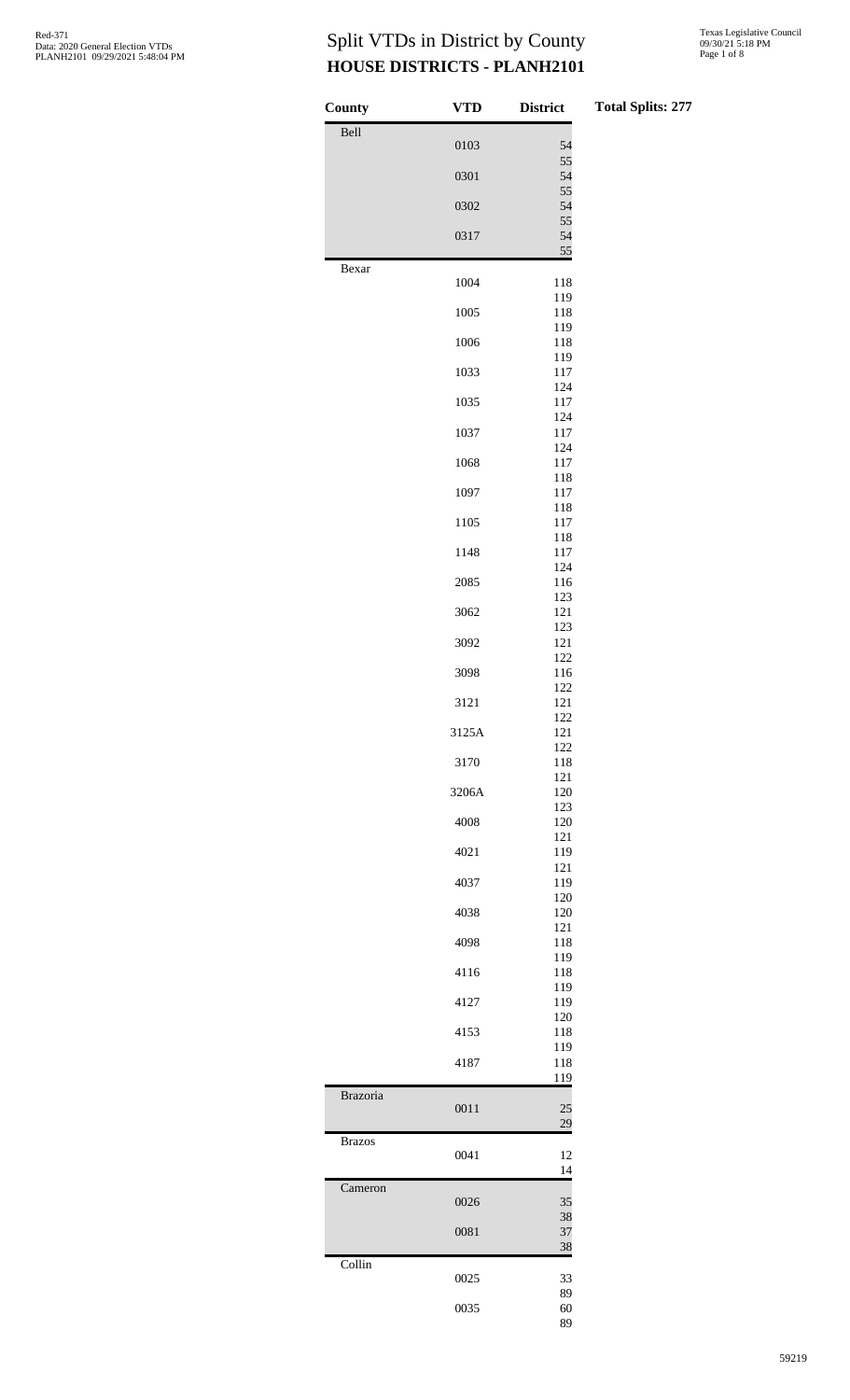| <b>County</b> | <b>VTD</b> | <b>District</b> |
|---------------|------------|-----------------|
| Collin        | 0048       | 33              |
|               | 0049       | 67<br>33        |
|               | 0055       | 67<br>33        |
|               | 0072       | 67<br>33        |
|               | 0161       | 89<br>60        |
|               | 0171       | 70<br>67        |
|               | 0179       | 89<br>67        |
|               | 0187       | 89<br>60        |
|               | 0219       | 67<br>67        |
|               | 0220       | 89<br>66        |
|               | 0222       | 70<br>60        |
|               | 0227       | 67<br>67        |
|               |            | 89              |
| Dallas        | 1006       | 102<br>108      |
|               | 1007       | 102             |
|               | 1044       | 108<br>102      |
|               | 1730       | 108<br>102      |
|               | 2036       | 107<br>107      |
|               | 2041       | 108<br>112      |
|               | 2069       | 115<br>107      |
|               | 2704       | 108<br>102      |
|               | 2902       | 112<br>112      |
|               | 4002       | 115<br>103      |
|               | 4060       | 108<br>104      |
| Denton        | 1001       | 114<br>64       |
|               | 1004       | 106<br>57       |
|               | 1006       | 106<br>57       |
|               | 1007       | 106<br>57       |
|               | 1009       | 106<br>64       |
|               | 1010       | 106<br>64       |
|               | 1013       | 106<br>57       |
|               |            | 64              |
|               | 1016       | 57<br>64        |
|               | 1018       | 57<br>64        |
|               | 1020       | 57<br>64        |
|               | 1025       | 57<br>106       |
|               | 1041       | 57<br>106       |
|               | 1046       | 57<br>64        |
|               | 1049       | 57<br>106       |
|               | 1053       | 64<br>106       |
|               | 1057       | 57<br>106       |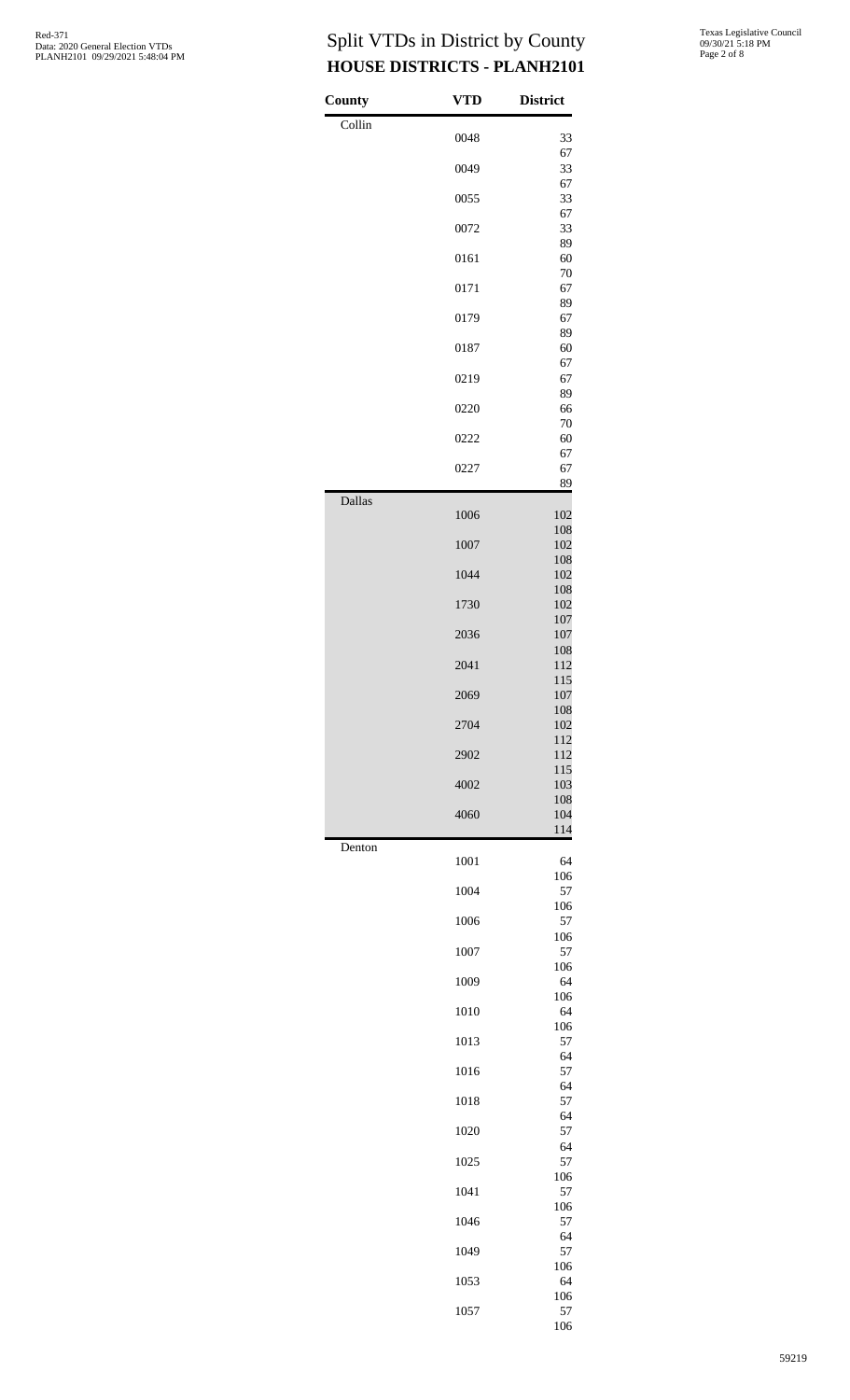$County$ Denton

| VTD   | <b>District</b> |
|-------|-----------------|
| 2005  | 63              |
| 2006  | 65<br>63        |
| 2007  | 65<br>63        |
| 2009  | 65<br>63        |
| 2010  | 65<br>63        |
| 2019  | 65<br>65        |
|       | 106             |
| 2020  | 65<br>106       |
| 2021  | 65<br>106       |
| 2022  | 65<br>106       |
| 2026  | 65<br>106       |
| 2027  | 65<br>106       |
| 2029  | 57<br>106       |
| 2030  | 57<br>106       |
| 2033  | 63<br>65        |
| 2035  | 57<br>106       |
| 2098  | 65              |
| 3001  | 106<br>57       |
| 3002  | 65<br>57        |
| 3004  | 65<br>57        |
| 3005  | 65<br>57        |
| 3006  | 65<br>57        |
| 3007  | 65<br>63        |
| 3008  | 65<br>63        |
| 3018  | 65<br>63        |
| 3021  | 65<br>57        |
|       | 63<br>65        |
| 3032  | 106<br>63       |
|       | 65              |
| 4011  | 57<br>64        |
| 4017  | 57<br>65        |
| 4018  | 57<br>65        |
| 4019  | 57<br>65        |
| 4020  | 57<br>65        |
| 4023A | 63<br>65        |
| 4028  | 63<br>65        |
| 4029  | 63<br>65        |
| 4033  | 63<br>65        |
| 4035  | 57<br>63        |
|       | 65              |
| 4036  | 57<br>65        |
| 4044  | 57<br>64        |
| 4047  | 63              |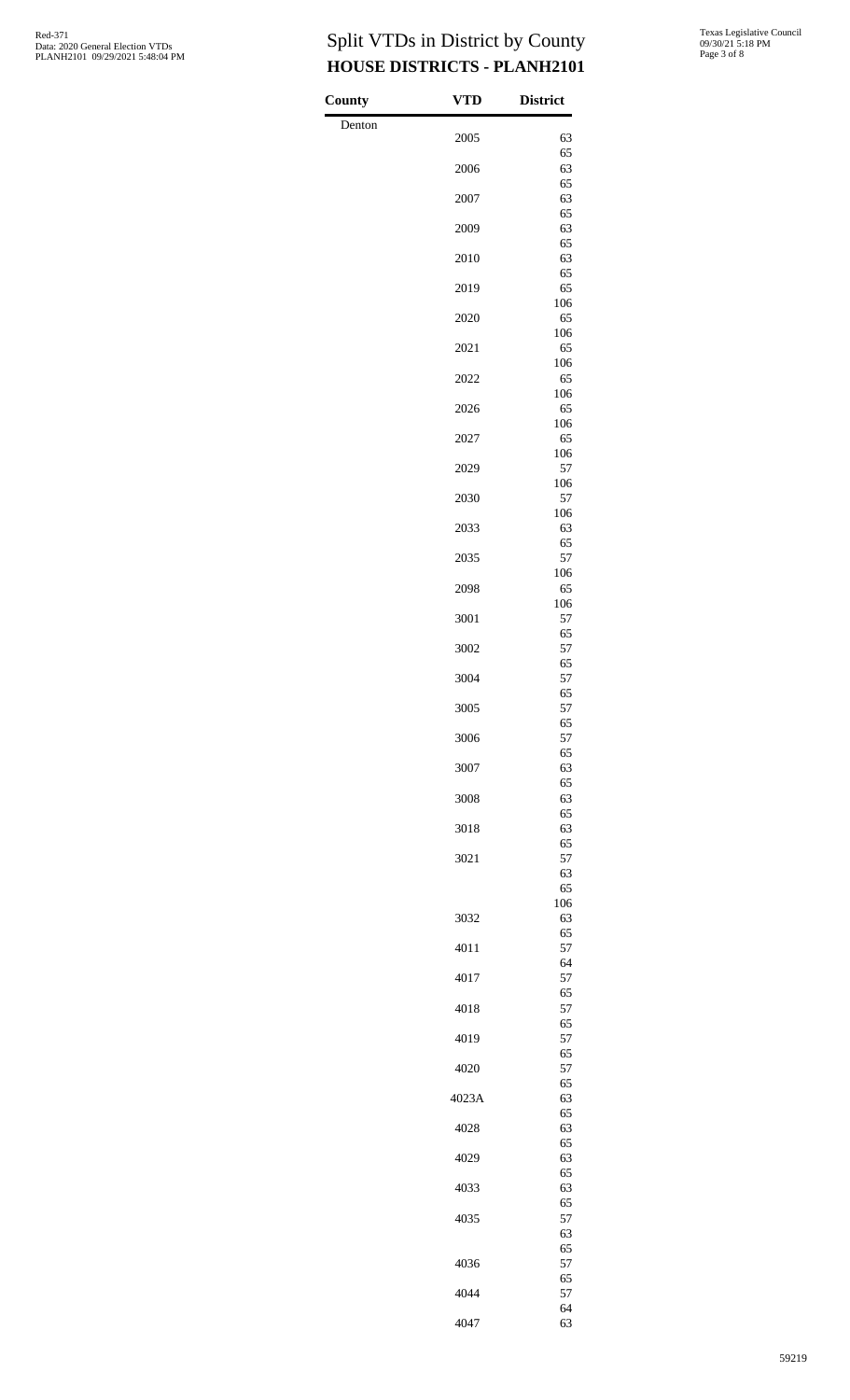| County    | VTD   | <b>District</b> |
|-----------|-------|-----------------|
| Denton    | 4047  | 65              |
|           | 4048  | 63              |
| El Paso   |       | 65              |
|           | 0088A | 74<br>79        |
|           | 0125  | 75<br>79        |
|           | 0126  | 75              |
|           | 0127  | 79<br>74        |
|           | 0155  | 79<br>75        |
|           | 0181  | 77<br>75        |
|           |       | 79              |
|           | 0182  | 74<br>79        |
|           | 0200  | 75<br>79        |
|           | 0201  | 75<br>79        |
| Fort Bend | 1010  | 28              |
|           | 1024  | 85<br>28        |
|           |       | 85              |
|           | 1076  | 26<br>28        |
|           | 2101  | 76<br>26        |
|           | 2106  | 76<br>26        |
|           |       | 76              |
|           | 3005  | 26<br>28        |
|           | 4124  | 28<br>76        |
|           | 4131  | 27<br>28        |
|           | 4135  | 28<br>76        |
| Harris    |       | 145             |
|           | 0001  | 147             |
|           | 0003  | 145<br>147      |
|           | 0010  | 143<br>145      |
|           | 0035  | 127             |
|           | 0037  | 141<br>134      |
|           | 0045  | 147<br>141      |
|           | 0049  | 142<br>130      |
|           |       | 132             |
|           | 0053  | 145<br>147      |
|           | 0054  | 134<br>145      |
|           | 0055  | 145<br>147      |
|           | 0058  | 134             |
|           | 0074  | 145<br>138      |
|           | 0076  | 148<br>129      |
|           | 0083  | 144<br>141      |
|           |       | 142             |
|           | 0086  | 134<br>145      |
|           | 0096  | 141<br>142      |
|           | 0098  | 127<br>128      |
|           | 0099  | 128             |
|           | 0100  | 143<br>128      |

Texas Legislative Council 09/30/21 5:18 PM Page 4 of 8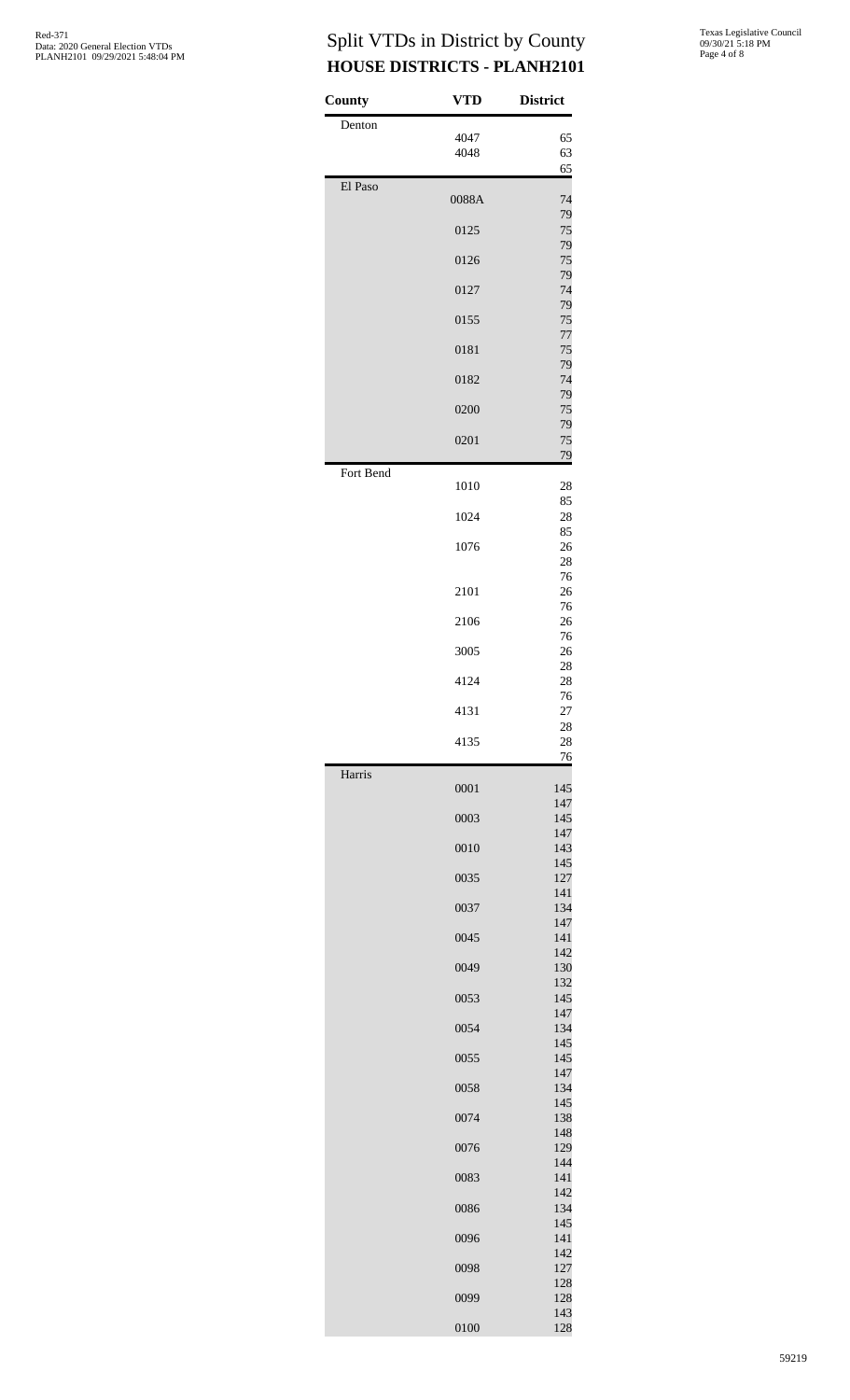| County | <b>VTD</b>   | <b>District</b> |
|--------|--------------|-----------------|
| Harris |              |                 |
|        | 0100<br>0108 | 143<br>127      |
|        | 0118         | 141<br>141      |
|        | 0121         | 142<br>130      |
|        | 0141         | 132<br>128      |
|        | 0170         | 143<br>128      |
|        | 0181         | 144<br>143      |
|        | 0184         | 144<br>140      |
|        | 0190         | 145<br>143      |
|        | 0211         | 144<br>144      |
|        | 0220         | 145<br>142      |
|        | 0223         | 143<br>134      |
|        | 0240         | 146<br>146      |
|        | 0244         | 147<br>138      |
|        | 0245         | 148<br>126      |
|        | 0246         | 130<br>126      |
|        | 0262         | 150<br>138      |
|        | 0264         | 148<br>138      |
|        | 0279         | 148<br>128      |
|        | 0290         | 144<br>128      |
|        | 0301         | 129<br>143      |
|        | 0302         | 144<br>128      |
|        | 0314         | 144<br>130      |
|        | 0330         | 132<br>138      |
|        | 0332         | 148<br>131      |
|        | 0334         | 146<br>127      |
|        | 0345         | 141<br>134      |
|        | 0348         | 137<br>128      |
|        | 0363         | 129<br>127      |
|        | 0400         | 142<br>132      |
|        | 0417         | 149<br>129      |
|        | 0426         | 144<br>131      |
|        | 0428         | 137<br>131      |
|        | 0444         | 149<br>138      |
|        | 0457         | 148<br>127      |
|        | 0463         | 141<br>138      |
|        | 0475         | 149<br>129      |
|        | 0476         | 144<br>129      |
|        | 0477         | 144<br>126      |
|        | 0481         | 150<br>126      |
|        | 0482         | 130<br>126      |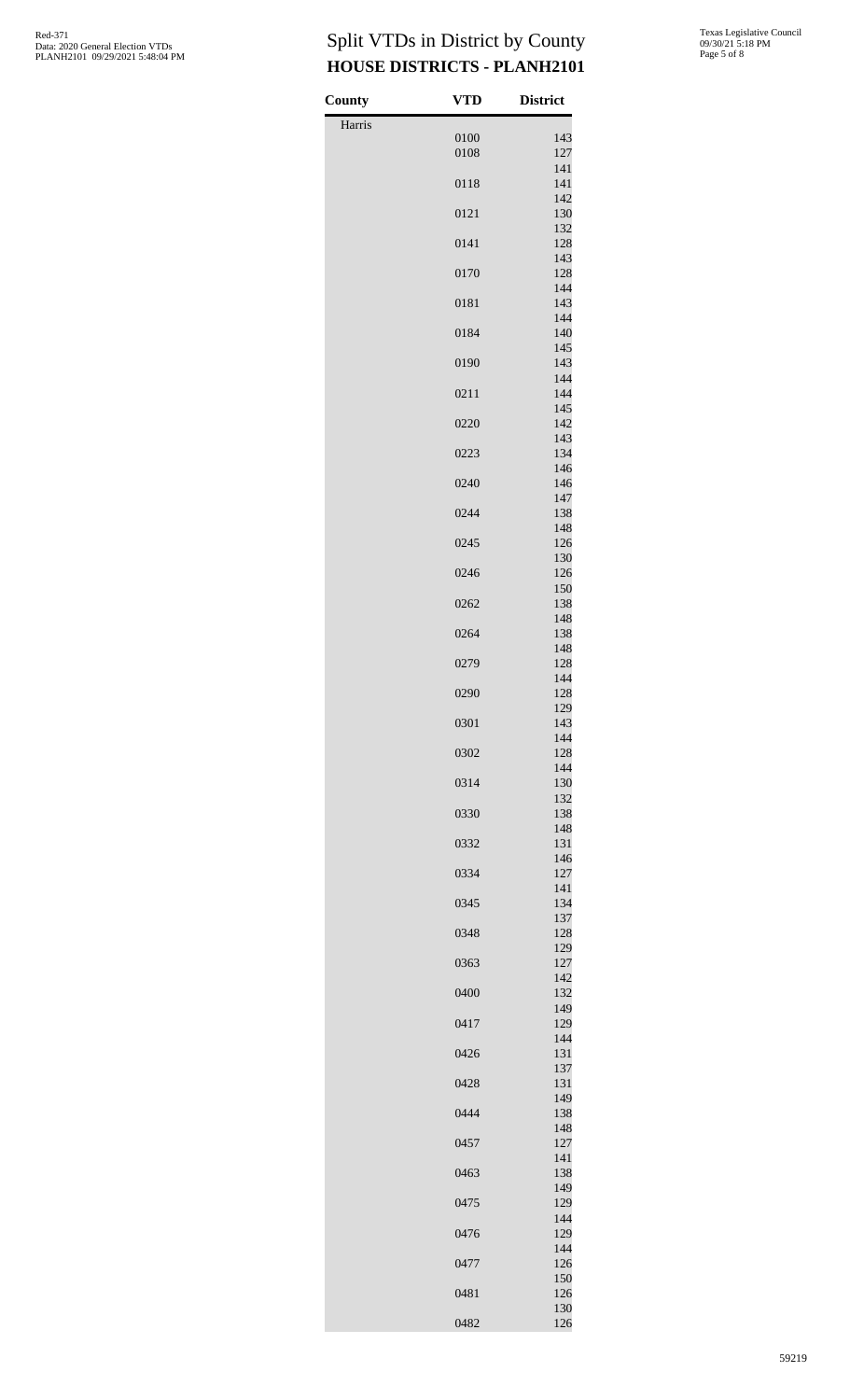| County | <b>VTD</b> | <b>District</b> |
|--------|------------|-----------------|
| Harris |            |                 |
|        | 0482       | 150             |
|        | 0494       | 139<br>140      |
|        | 0497       | 140             |
|        |            | 141             |
|        | 0498       | 139<br>148      |
|        | 0500       | 126             |
|        |            | 150             |
|        | 0512       | 135<br>138      |
|        |            | 148             |
|        | 0518       | 126<br>148      |
|        | 0558       | 133             |
|        |            | 149             |
|        | 0561       | 128<br>129      |
|        | 0572       | 133             |
|        |            | 137             |
|        | 0582       | 141<br>142      |
|        | 0596       | 127             |
|        |            | 150             |
|        | 0597       | 126<br>148      |
|        | 0598       | 132             |
|        |            | 135             |
|        | 0602       | 126<br>130      |
|        | 0613       | 139             |
|        |            | 148             |
|        | 0614       | 126<br>139      |
|        | 0629       | 139             |
|        | 0640       | 141<br>130      |
|        |            | 148             |
|        | 0662       | 128             |
|        | 0663       | 129<br>134      |
|        |            | 148             |
|        | 0679       | 128             |
|        | 0682       | 129<br>128      |
|        |            | 129             |
|        | 0727       | 133             |
|        | 0734       | 137<br>130      |
|        |            | 132             |
|        | 0743       | 140<br>141      |
|        | 0752       | 128             |
|        |            | 129             |
|        | 0755       | 129<br>144      |
|        | 0757       | 126             |
|        | 0759       | 139<br>138      |
|        |            | 148             |
|        | 0777       | 143             |
|        | 0786       | 144<br>143      |
|        |            | 144             |
|        | 0804       | 135             |
|        | 0809       | 149<br>134      |
|        |            | 148             |
|        | 0814       | 133<br>149      |
|        | 0819       | 134             |
|        |            | 146             |
|        | 0862       | 130<br>132      |
|        | 0873       | 139             |
|        |            | 148             |
|        | 0875       | 132<br>135      |
|        | 0894       | 126             |
|        |            | 139             |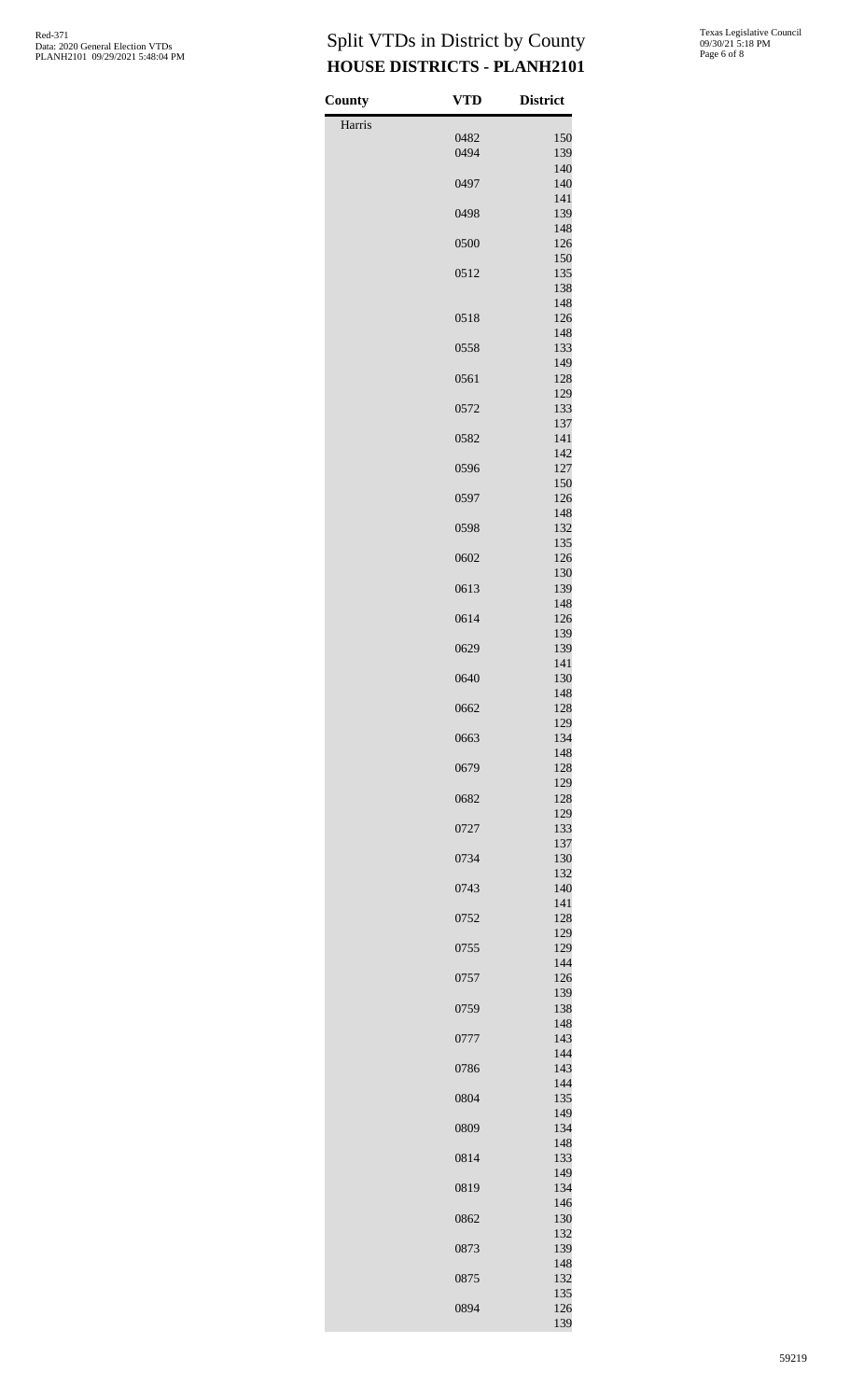| County     | <b>VTD</b> | <b>District</b>     |
|------------|------------|---------------------|
| Harris     | 0894       | 141                 |
|            | 0899       | 132<br>149          |
|            | 0904       | 138<br>148          |
|            | 0905       | 142<br>143          |
|            | 0939       | 138<br>148          |
|            | 0950       | 128<br>143          |
|            | 0966       | 144<br>139          |
|            | 1002       | 148<br>131          |
| Henderson  |            | 137                 |
|            | 0003       | 4<br>8              |
|            | 0004       | $\overline{4}$<br>8 |
|            | 003N       | $\overline{4}$<br>8 |
|            | 004A       | $\overline{4}$<br>8 |
|            | 004W       | $\overline{4}$<br>8 |
|            | 01CR       | $\overline{4}$<br>8 |
|            | 04SE       | $\overline{4}$<br>8 |
| McLennan   | 0080       | 13                  |
| Tarrant    |            | $\frac{56}{5}$      |
|            | 3240       | 93<br>98            |
| Travis     | 0101       | 46                  |
|            | 0105       | 51<br>46            |
|            | 0106       | 50<br>46            |
|            | 0110       | 50<br>46            |
|            | 0117       | 50<br>46            |
|            | 0120       | 51<br>46            |
|            | 0121       | 51<br>46            |
|            | 0123       | 50<br>46            |
|            | 0131       | 50<br>46            |
|            | 0148       | 50<br>46            |
|            | 0219       | 50<br>46            |
| Williamson | 0190       | 50<br>52            |
|            | 0202       | 136<br>20           |
|            | 0204       | 52<br>20            |
|            | 0264       | 136<br>20           |
|            | 0266       | 52<br>20            |
|            | 0273       | 136<br>20           |
|            | 0305       | 136<br>20           |
|            | 0312       | 52<br>20            |
|            | 0331       | 52<br>20            |
|            |            | 52                  |